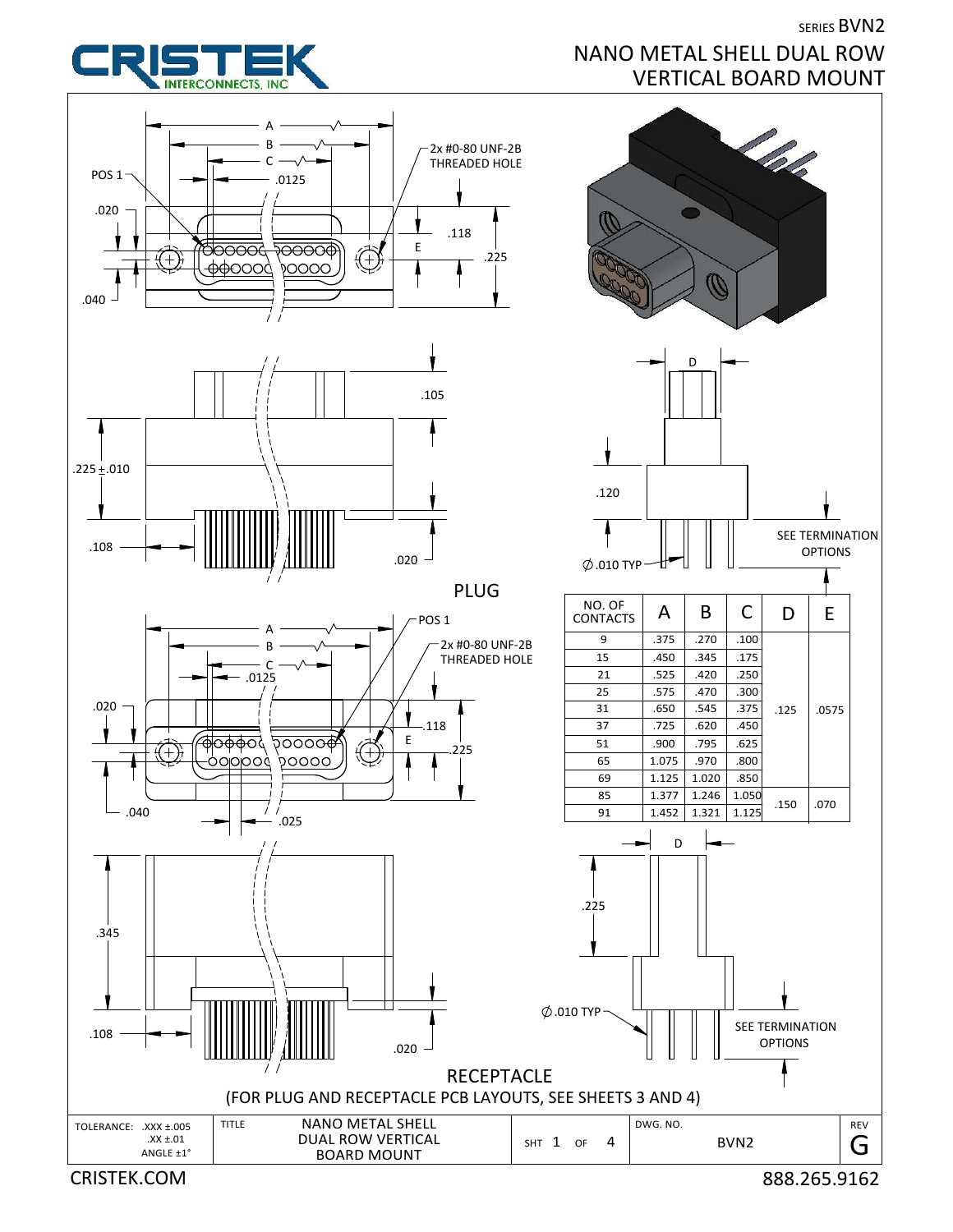SERIES BVN2



## NANO METAL SHELL DUAL ROW VERTICAL BOARD MOUNT

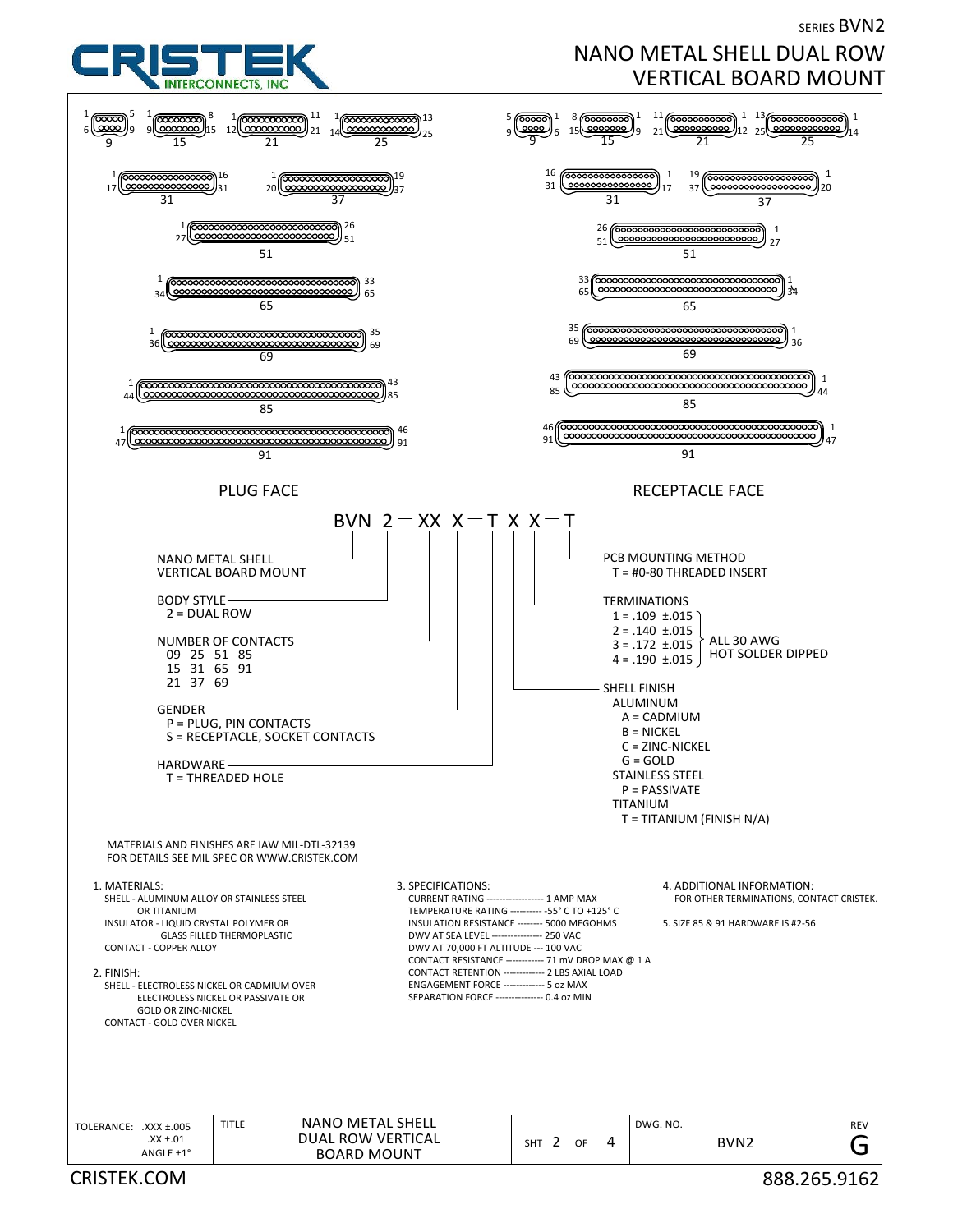

SERIES BVN2